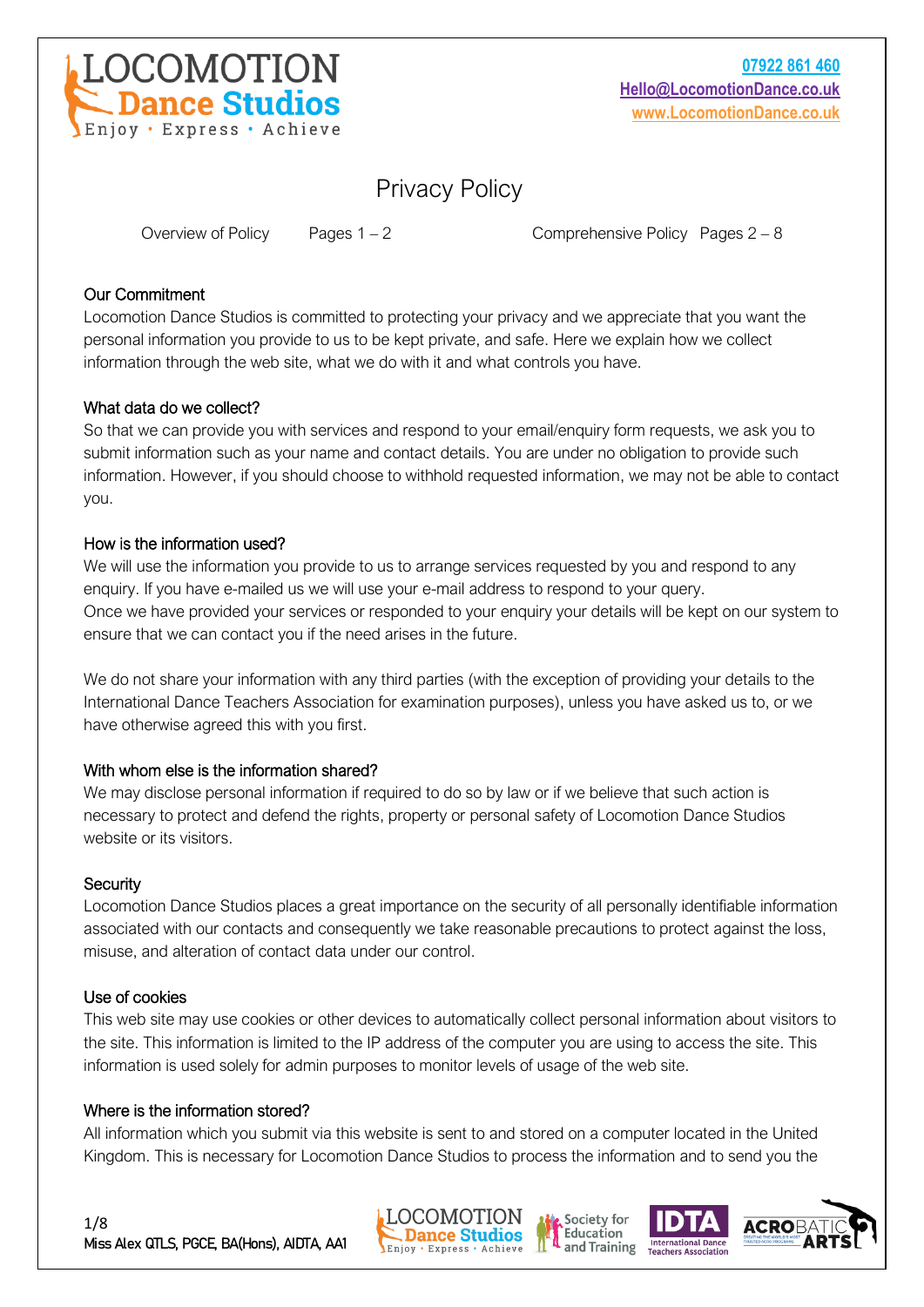# **COMOTION**<br>- Dance Studios Enjoy · Express · Achieve

information you have requested. Your personal data is also stored on our class admin software, *Class Manager.* We suggest you review their privacy policy [\(https://classmanager.com\)](https://classmanager.com/)

### Your acceptance of these terms

By using the Locomotion Dance Studio's, you consent to the collection and use of your information by Locomotion Dance Studios as set out in this privacy policy. If we change our privacy policy in any way, we will post these changes on this page (www.LocomotionDance.co.uk).

## Your rights

You have a legal right to a copy of all the personal information about you held by us. You also have a right to correct any errors in that information. You have a right to ask us to stop sending you direct marketing material at any time even if you have previously asked us to do so or have otherwise agreed to this.

## Please contact us with any questions, concerns, or comments you have about our Privacy Policy.

# Comprehensive Privacy Policy

We at Locomotion Dance Studios are the data controller. Our details are:

Locomotion Dance Studios 18 Chepstow Drive Mexborough S64 0JH

This Privacy Policy explains how we will use any personal data we collect and store for you.

# WHAT DATA WE COLLECT ABOUT YOU

We collect your personal data when you register yourself or your child/children and enrol onto our classes. We may also collect data when you voluntarily complete surveys, provide feedback, interact on our social media sites and participate in any discount offers. Website usage data is collected using cookies.

We collect the following personal data in order to provide parents, guardians, students, clients and customers with the service(s) they require:

- ✓ Full name, gender, date of birth, contact details (home address; home, mobile and work telephone numbers; email address). Personal data about persons connected to you such as legal guardians, legitimate carers and referees (you must have their authority to provide their data to us).
- $\checkmark$  Emergency contact details (full name, address, telephone numbers, email addresses)
- $\checkmark$  Medical conditions / allergies
- $\checkmark$  Details of any learning / special needs or requirements
- ✓ Education details and previous dance/performing arts experience
- $\checkmark$  Records of products and services purchased
- ✓ Consent for photographs, videos and audio recordings during events, classes, clubs, camps, parties and any other services we provide.

STAFF / CHAPERONES (above and in addition)

 $\checkmark$  Professional qualifications / memberships









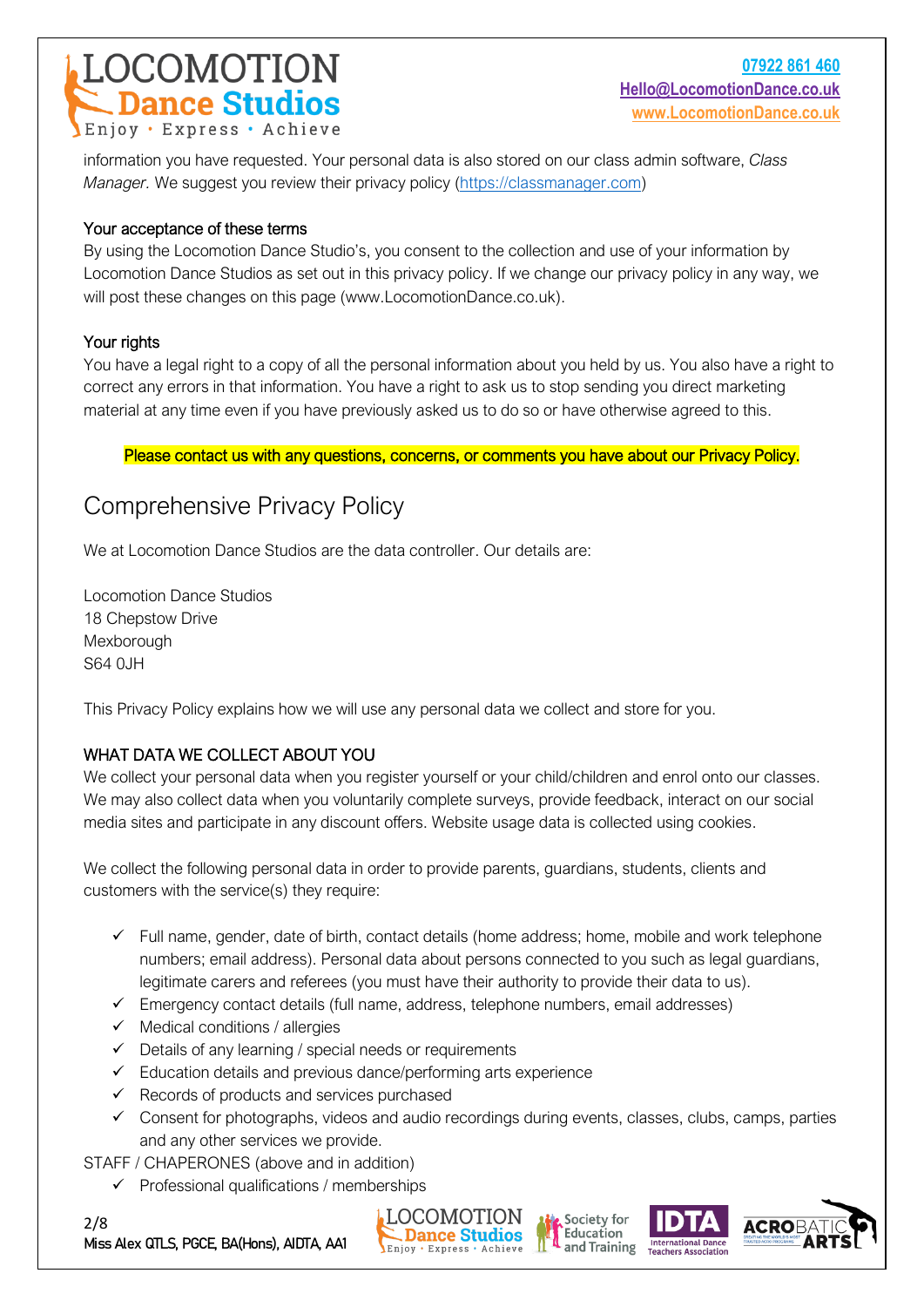$\checkmark$  Work history and references

**DCOMOTION** 

**Dance Studios** 

✓ Disclosure and Barring (DBS) Certificates

# THE PURPOSE OF COLLECTING YOUR DATA

We only process your personal data as is necessary and for legitimate interests including:

- Communications such as newsletters, notices, updates and promotions. This includes email and telephone communication such as text messaging, the use of WhatsApp and the use of social media (Facebook, Twitter, Instagram), to keep you up to date with data on our products and services.
- For record keeping such as ordering of products (e.g. dancewear) or taking class registers.
- For surveys, market research and developing statistical data that allows us to improve our services.
- You have the 'right to object' to all legitimate interests relating to you.

To comply with a legal obligation including:

- Compliance with legal and regulatory requirements and related disclosures e.g. work with children and vulnerable groups, HMRC etc.
- Exercising your rights under data protection law and making right' requests.
- Verifying your identity under data protection law, other legal and regulatory requirements and related disclosures.
- The establishment and defence of legal claims and rights.

Based on your consent (please note that withdrawal of consent from one activity does not mean withdrawal from other activities you have consented to. Withdrawal of consent may also affect what we can do for you) including:

- Sending you marketing, advocacy and other communications about Locomotion Dance Studios.
- Photographs, video and audio recordings for use in Locomotion Dance Studios publications, materials and online platforms including websites and social media (Facebook, Twitter, Instagram). The media is used for promotional purposes, to assist teachers with their lessons and to help students with their learning. All rights to any photographs, videos and audio recordings remain in the property of Locomotion Dance Studios.

#### WHO WE SHARE YOUR DATA WITH

Your personal data is stored on our class admin software *Class Manager;* we suggest you review their privacy policy.

We do not share any personal data with any other third parties unless we are required to do so by law or for any of the following reasons:

- You have opted to take examinations (data shared with the (IDTA) International Dance Teachers Association). The required data will be shared with the named bodies; please see the named bodies data protection policy for more information of their use of data.
- Records of products (dancewear etc.) and services (classes, parties, clubs etc.) purchased.
- You are to take part in a productions/show which requires a Body of Persons license (data shared with North Lincolnshire and South Yorkshire Council's).





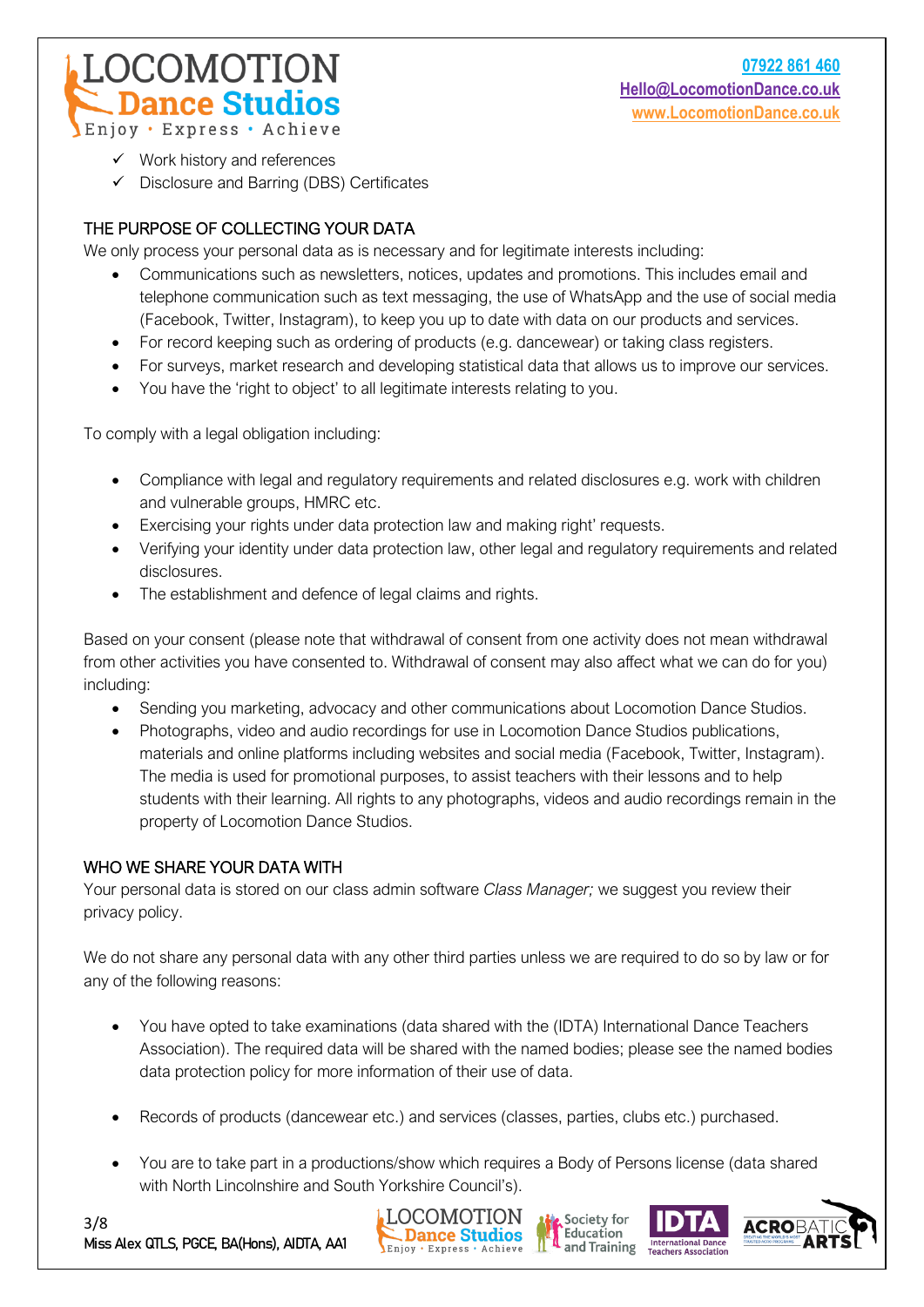- You take part in a third party production/show (data shared with show organisers), external training (e.g. data stored with the IDTA) or workshops (e.g. data stored with the workshop organisers)
- Other parties connected to you where you have given consent to contact them as referees, legal guardians or legitimate carers)
- Government bodies and agencies in the UK: Disclosure and Barring Service for DBS checks and the Data Commissioner's Office.
- Due Diligence Checking (DDC) for DBS checks.
- Emergency services to protect your vital interests.
- Anyone else where we have your consent required by law.

# HOW LONG WE HOLD YOUR DATA FOR

We will hold your data for as long as is necessary to meet the purpose for which is was originally collected.

- Where you have given your consent for collecting your personal data, we may hold it for as long as your consent is not withdrawn. We aim to refresh your consent after a reasonable period.
- Where you have given consent for direct marketing, we will stop processing your data once we receive a withdrawal of consent or you have unenrolled from classes. Your data will then be destroyed within 2 years of class withdrawal.
- Where we may have collected your personal data to meet legal obligation (e.g. GBS checks, HMRC, Safeguarding children), we will hold your data in accordance with the retention periods given by legal and regulatory bodies and subject to the exceptions below.
- Exceptions: We may hold your personal data for longer than originally collected for archiving, keeping statistical data, to defend or make a legal claim or for as long as a claim may be brought against us or made by us and/or in accordance with legal and regulatory requirements.

# YOUR RIGHTS RIGHT TO BE INFORMED

You have the right to be informed about the collection and use of your personal data. This Privacy Policy meets this.

# RIGHT TO ACCESS YOUR PERSONAL DATA AND RECTIFY IT

You have the right to confirm that your data is being processed and to access the data we hold about you. You have the right to have inaccurate data rectified or completed if it is incomplete. These requests must be completed in writing to ensure all data in correctly updated. We aim to provide these requests separately within one month following the date of your access or rectification request or three months if it is complex to provide it.







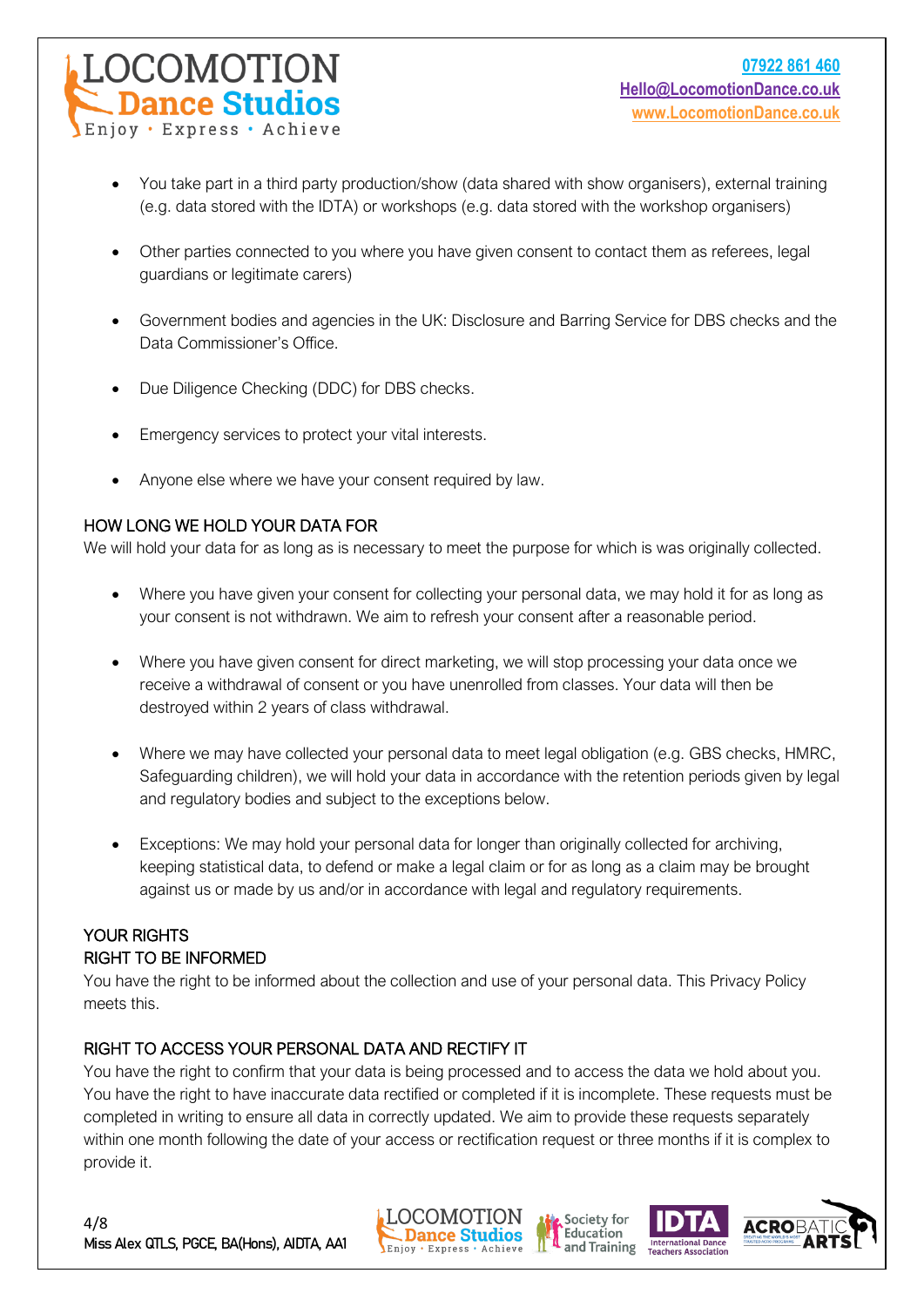

#### RIGHT TO ERASURE

The right to be 'forgotten'. You have the right to have your data deleted by us:

- Your data is no longer necessary for the purposed we originally collected it for.
- You have informed us that you've withdrawn your consent and we do not have any legal grounds to continue to hold your data.
- You object to direct marketing from us.
- You object to any of the legitimate interests for collecting personal data.
- We did not collect your data lawfully.
- Where we must comply with legal and regulatory requirements.
- We give emphasis to personal data collected from children where they may have joined social media groups and/or may no longer be a child as they may not have been aware of the risks at the time, they may have given consent to us.

Your right to erasure may not apply where we hold your data for one of the following reasons:

- To exercise the right of freedom of expression and data as follows:
- To comply with a legal obligation.
- For the performance of a task carried out in the public's interest or in the exercise of official authority.
- For archiving purposes in the public interest, scientific or historical research or statistical purposes where erasure is likely to render impossible or seriously impair the achievement of these purposes.
- For the establishment, exercise or legal claims.
- Where your right to erasure applies, we will aim to provide this request within one month of following the date of your request or three months if it is complex to provide it.

#### RIGHT TO RESTRICT PROCESSING

You have the right to request that we only store your personal data but not use it; this request must be submitted in writing.

• Where an erasure request is manifestly unfounded or excessive, we may charge a fee or refuse to respond. Where we refuse to respond, we will explain why; you have the right to complain to the Data Commissioner's Office. This right only applies where:







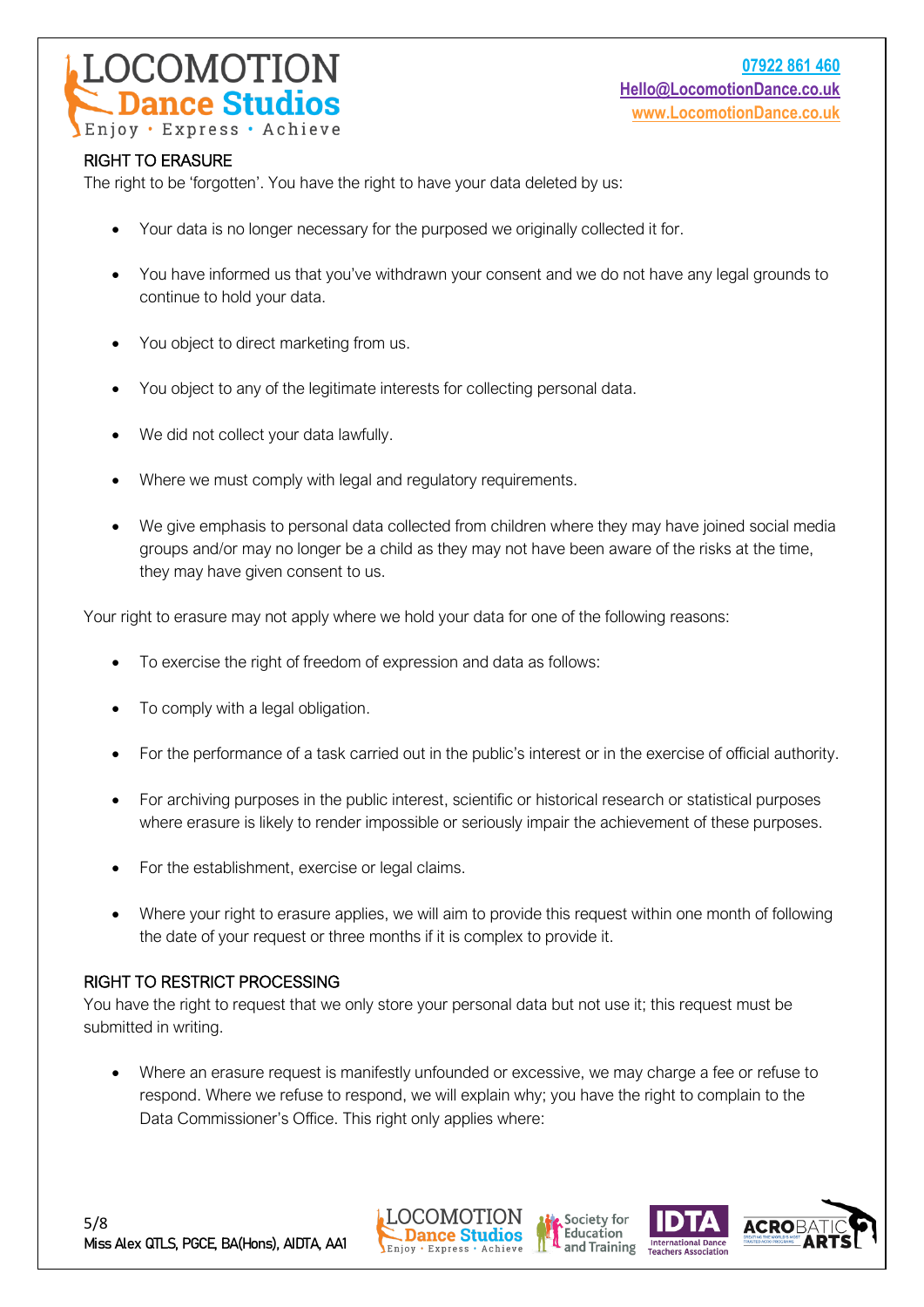

- You contest the accuracy of your personal data and we are working to verify the accuracy of your data.
- We did not collect your data lawfully.
- We longer need your personal data, but you need us to keep it to establish, exercise or defend a legal claim.
- You have objected (see "right to object") to us using your personal data and we are considering whether our legitimate grounds override the nature of the objection.
- We will not process your restricted data in any way except to store it, unless:
- You give your consent to continue processing it.
- It is for the establishment, exercise or defence of a legal claim.
- It is for the protection of the rights of another person (natural or legal).
- It is for reasons of important public interest.

#### RIGHT TO OBJECT

You have the right to object to:

- Processing based on legitimate interests or the performance of a task in the public interest/exercise of official authority (including profiling); direct marketing (including profiling); and holding data for purposes of scientific/historical research and statistics.
- You must have "grounds relating to your particular situation" in order to exercise your right to object to processing for research purposes. If we are conducting research where the processing of personal data is necessary for the performance of a public interest task, we are not required to comply with an objection to the processing.
- Right to object to processing our legitimate interests and the performance of a legal task: You have the right to object to:
- Processing based on legitimate interests or the performance of a task in the public interest/exercise of official authority (including profiling).
- You must have an objection on "grounds relating to your particular situation". We will stop processing your personal data unless:
- We can demonstrate compelling legitimate grounds for holding your data after considering your rights and expectations;







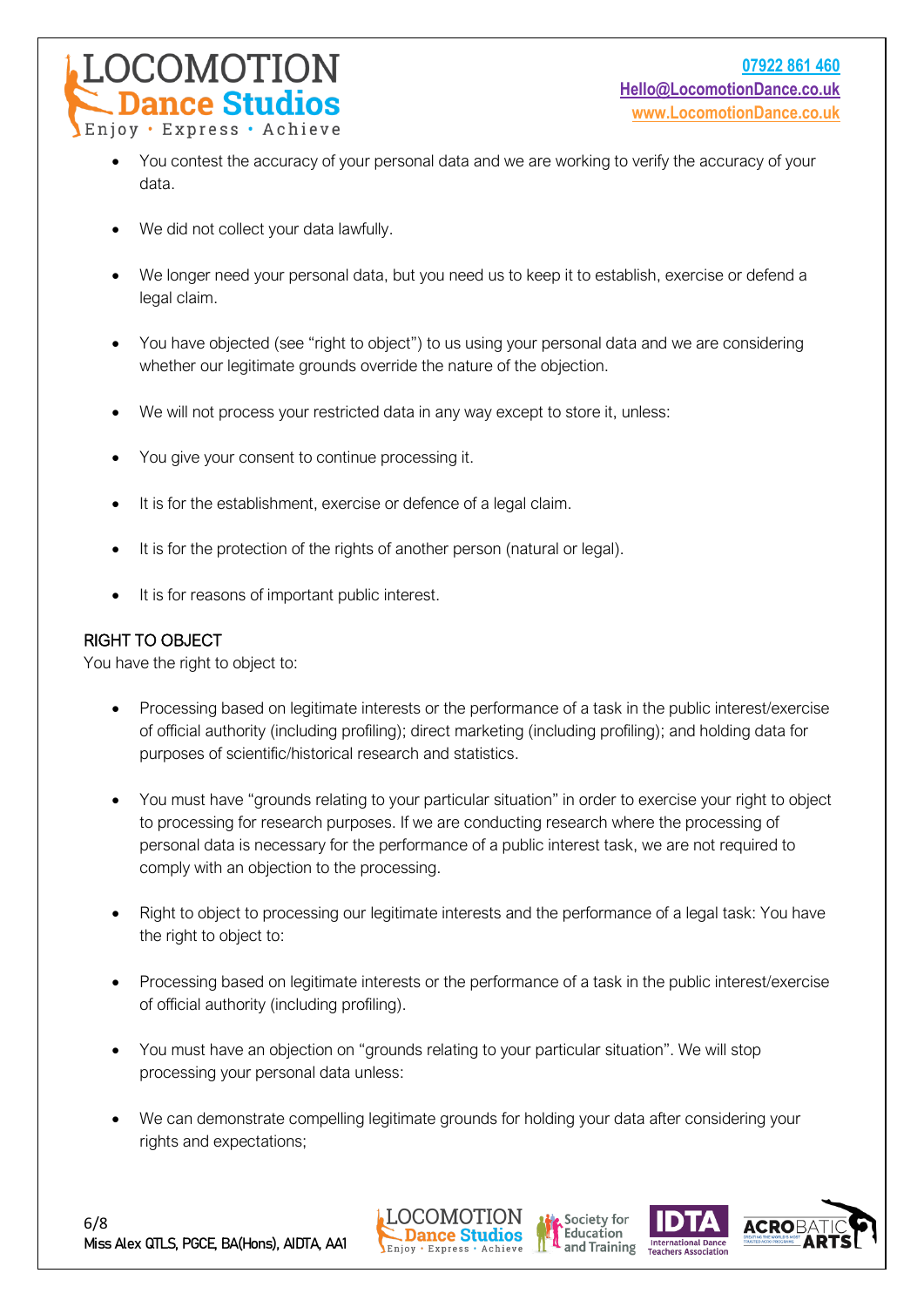

- It is for the establishment, exercise or defence of a legal claim.
- You have the right to object to direct marketing. We will stop processing your personal data purposes as soon as we receive an objection.

#### RIGHT TO DATA PORTABILITY

You have the right to move, copy or transfer personal data easily from one IT environment to another in a safe and secure way, with hinderance to usability. The right to data portability only applies:

To personal data an individual has provided to us;

- Where the processing is based on the individual's consent or for the performance of a contract; and when processing is carried out by automated means.
- We are only able to provide some personal data in Microsoft Excel / CSV format and are unable to provide data portability for data outside of this.
- We will aim to provide this request within one month following the date of your request or three months if it is complex to provide. If we are unable to meet your request we will explain why; you have the right to complain to the Data Commissioner's Office.

#### **SECURITY**

We are committed to ensuring that your data is secure. In order to prevent unauthorised access or disclosure, we have put in place suitable, physical, electronic and managerial procedures to Safeguard and secure the data we collect.

Your information is stored securely on the *Class Manager* software. https:app.classmanager.com

- We try where possible to only hold data digitally and which is password protected however, we do at times use paper copies of information (for example, class registers) and these are stored securely in locked fire-retardant boxes when not in use.
- A cookie is a small file which asks permission to be placed on your computers hard drive. Once you agree, the file is added; the cookie helps analyse web traffic or lets you know when you visit a particular website. Cookies allow web applications to respond you as an individual. The web application can tailor its operations to your needs, likes and dislikes by gathering and remembering data about your preferences.
- We use traffic log cookies to identify which paged are being used on our website. This helps us analyse data about web page traffic and helps us to improve our website, tailoring it to customer needs. We only use this data for statistical analysis purposes and then the data is removed from the system.
- Overall, cookies help us provide you with a better website, by enabling us to monitor which pages you find useful and which you do not. A cookie do not give us access to your computer or any data about you, other than the data you choose to share with us.